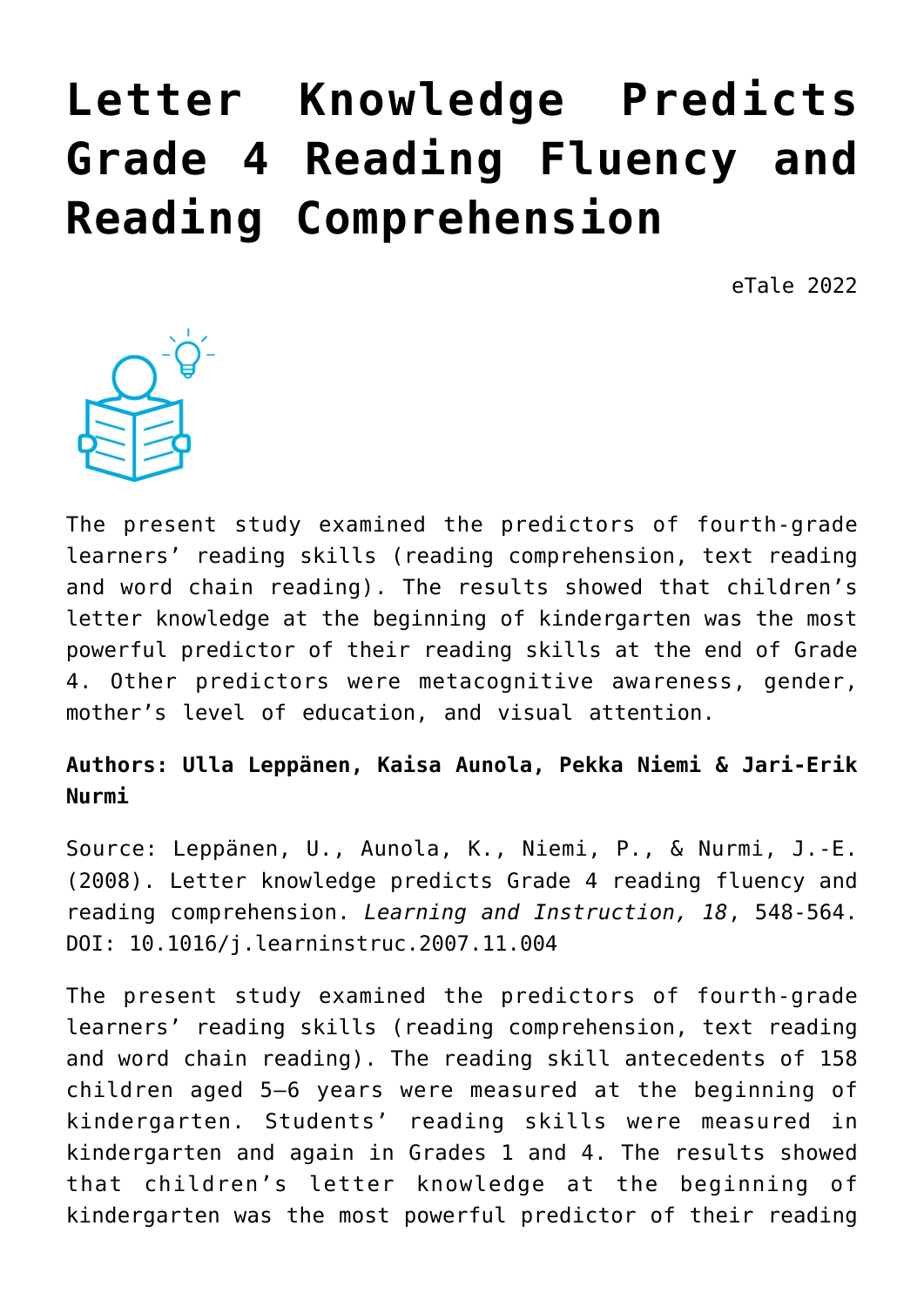skills at the end of Grade 4. Other predictors were metacognitive awareness, gender, mother's level of education, and visual attention.

- Decoding skills are of great importance in the early stage of the reading career, because they provide a basis for automaticity in word recognition.
- Skilled reading is a combination of accurate and automatic decoding that frees resources so that the meaning of what is being read can be understood.

#### **Reading accuracy**

- To develop adequate decoding and word recognition skills, children must progress through different stages.
- In Frith's (1985) model, word recognition begins to develop along with the visual processing of printed words, progressing to a phase in which children use letter-sound correspondences for decoding.
- The process ends in the orthographic stage, in which children apply adaptive and flexible strategies to decide the most efficient way to decode the written text.
- Phonological awareness has been found to be associated with early word-reading skills.
- Letter knowledge provides a basis for understanding the alphabetic principle.
- Visual skills (such as automatic orientation of attention) provide a basis for subsequent decoding.

#### **Fluent reading and reading comprehension**

- Reading fluency has been suggested to be the product of the development of two components: accuracy and automaticity.
- Once decoding is accurate and automatic, more of the readers' resources can be invested in comprehension.
- Reading comprehension requires the meaning of particular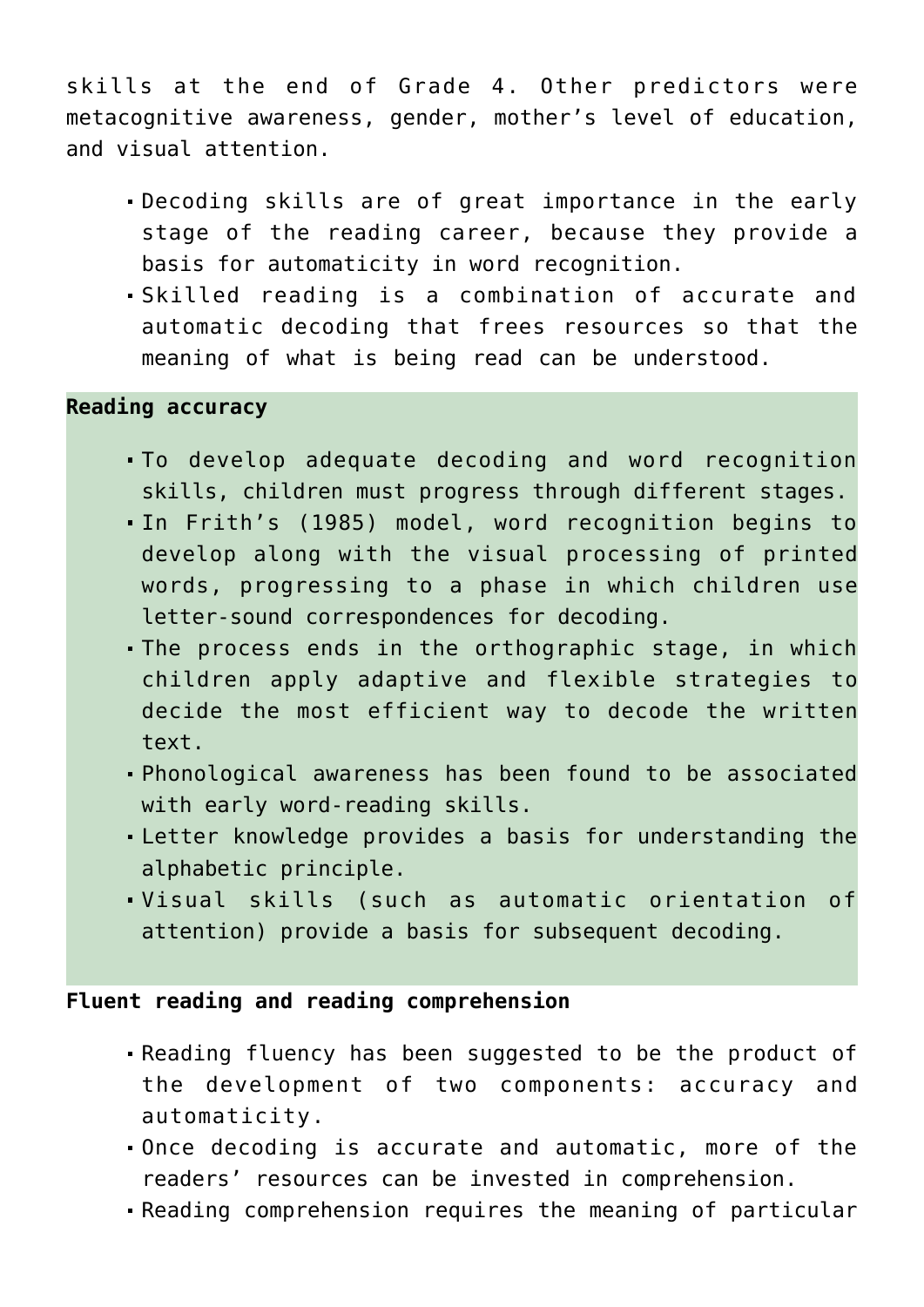sentences to be derived together with text-modelling processes that are based on general knowledge and inference-drawing ability.

- Listening comprehension skills are suggested to be an important antecedent of reading comprehension.
- Metacognitive skills, such as the ability to monitor and evaluate one's own progress in a particular task, are associated with reading comprehension skills.
- Naming speed has been suggested to play a role in both reading comprehension and reading fluency.

#### **Social background factors**

- Several family-related factors (such as parents' education and socioeconomic status) may contribute to children's reading development.
- Gender differences in reading performance have also been reported; girls outperform boys in reading measured between the ages of 9 and 14 years.

# **Orthographic nature of Finnish**

- The highly regular correspondence between letters and sounds in Finnish makes it one of the most orthographically-shallow languages.
- In Finland, primary school begins when children are 7 years old.
- Reading is taught through phonics, for which the learning of sound-letter correspondence is important.
- Reading instruction includes letter recognition, listening, segmenting, and blending phonemes and syllables.

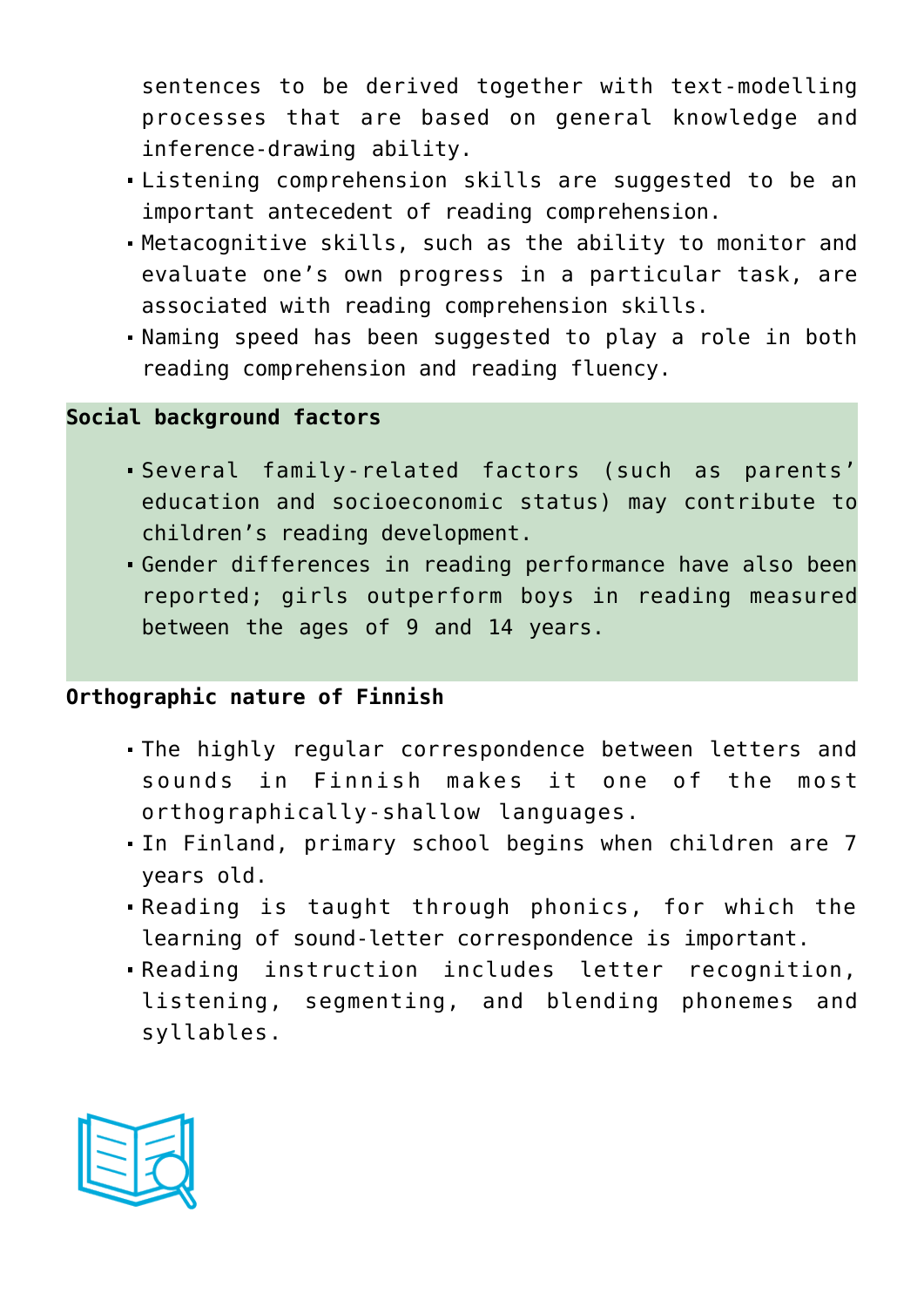# **Present study**

The present study examined the following research questions:

- 1. To what extend do letter knowledge, phonological awareness, and listening comprehension (measured at the beginning of kindergarten) predict children's text and word chain reading and reading comprehension at the end of Grade 4?
- 2. To what extent do other cognitive abilities (such as metacognitive awareness and visual attention) predict text and word chain reading and reading comprehension at the end of Grade 4?
- 3. To what extent does mother's educational level predict children's text and word chain reading and reading comprehension at the end of Grade 4?
- 4. To what extent is gender associated with text and word chain reading and reading comprehension at the end of Grade 4?
- 5. At what stage of the reading career do the different antecedents begin to operate?
- 6. Would controlling for rapid serial naming and general cognitive ability change the results?

# **Method**

This study is part of the Jyväskylä Entrance into Primary School (JEPS) Study conducted by Nurmi and Aunola from 1999 to 2004. The aim of the study was to investigate the development of a broad range of cognitive, social, and motivational factors among children moving from kindergarten to primary school. The sample of the present study consisted of 196 children (92 girls, 104 boys) who participated during autumn term (Time 1) and spring term (Time 2) of kindergarten, and spring term of in Grade 1 (Time 3). At the fourth measurement point of the study (at the end of Grade 4), 158 children (75 girls, 83 boys) were assessed.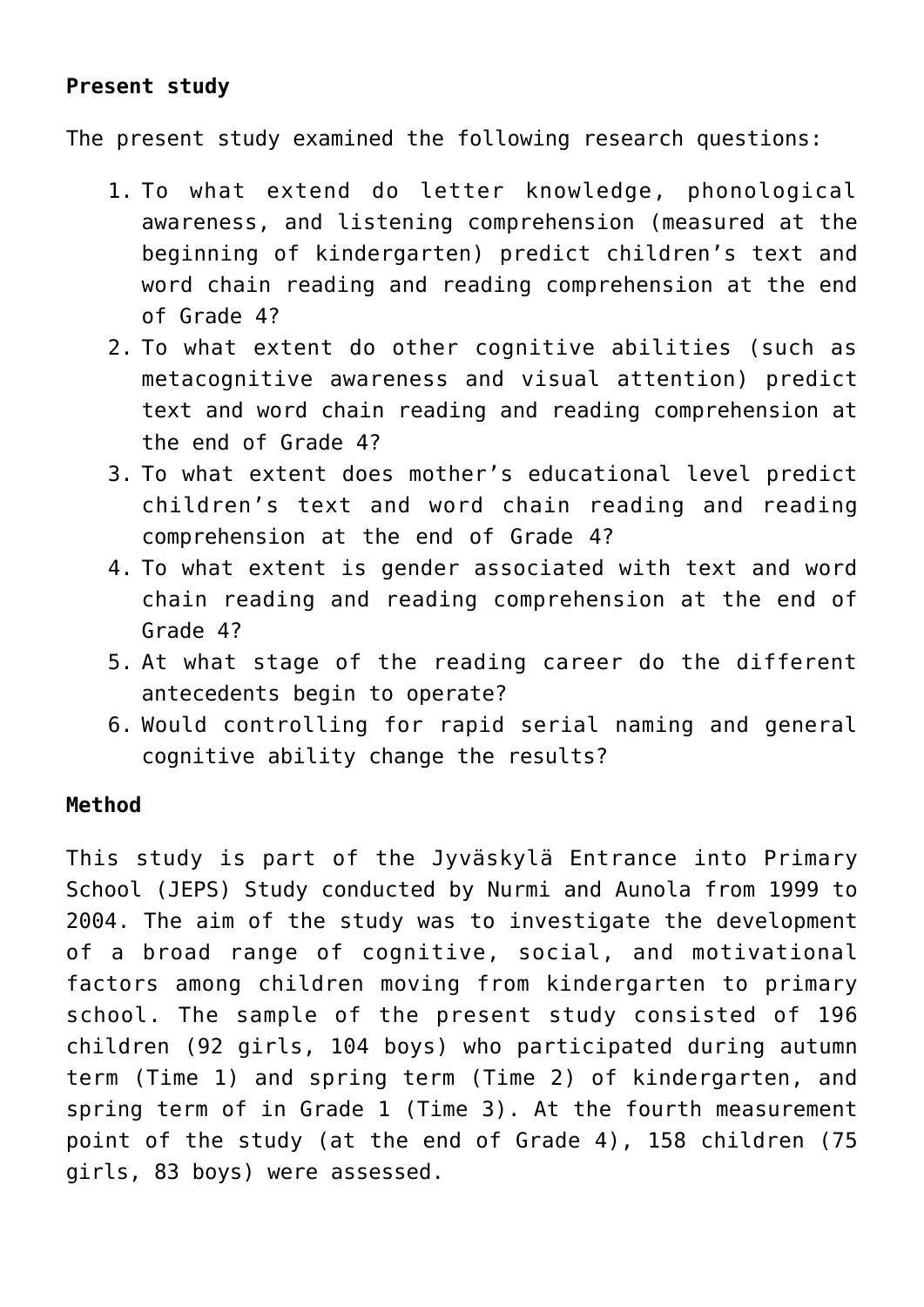

#### **Findings**

- In the first path model, reading comprehension and text and word chain reading at the end of Grade 4 were predicted by letter knowledge, phonological awareness, and listening comprehension at the beginning of kindergarten.
- The higher the level of letter knowledge at the beginning of kindergarten year, the higher the level of reading comprehension and text and word chain reading at the end of Grade 4.
- The higher the level of phonological awareness, the higher the level of word chain reading later.
- The higher the level of listening comprehension at the beginning of the kindergarten year, the higher the level of reading comprehension at the end of Grade 4.
- When metacognitive awareness and visual attention at the beginning of kindergarten were added to the model, the results for letter knowledge, phonological awareness, and listening comprehension remained the same.
- Visual attention at the beginning of kindergarten predicted both reading comprehension and word chain reading.
- Reading comprehension was predicted by metacognitive awareness.
- At the third step, mother's educational level was added to the model. The paths from step 2 remained the same, except the association from visual attention to reading comprehension decreased to a statistically nonsignificant level.
- Mother's educational level added to the prediction of reading comprehension skills.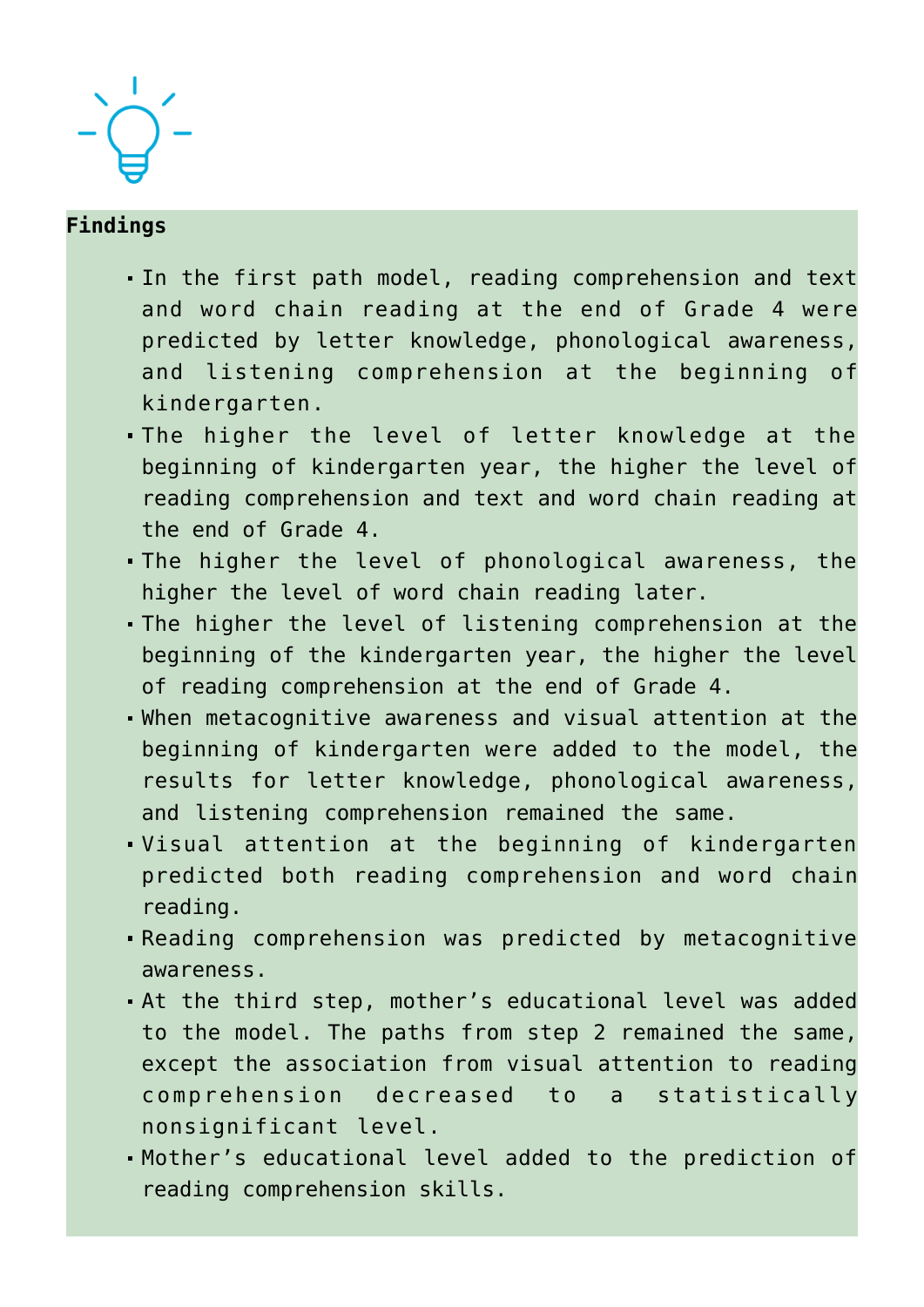- Child's gender was added to the previous model at a fourth step. The paths of the previous step remained the same.
- The results showed that children's gender predicted their reading comprehension: girls showed a higher level of reading comprehension skills in Grade 4 than boys.
- At the fifth step, earlier levels of reading performance at the end of kindergarten and at the end of Grade 1 were added as predictors for reading variables at the end of Grade 4.
- The results for visual attention, mother's education, and gender remained the same compared to the model of step 4.
- Besides having a direct effect on reading comprehension and text reading, letter knowledge had an indirect effect on reading comprehension and text reading via reading skills at the end of Grade 1.
- After taking into account kindergarten and Grade 1 reading skills, letter knowledge had only an indirect effect on word chain reading.
- The impact of phonological awareness on reading comprehension, text reading, and word chain reading was mediated by the reading skills measured at the end of the kindergarten year and at the end of Grade 1.
- Besides having direct effect on reading comprehension, metacognitive awareness had an additional indirect effect on reading comprehension, text reading, and word chain reading via reading skills at the end of Grade 1.
- After controlling for the earlier levels of reading skills, the path from listening comprehension to reading comprehension disappeared.
- The results demonstrated that the level of reading skills at the end of Grade 1 predicted all the outcome measures.
- At the sixth step, rapid serial naming (measured in Grade 4) was added as a predictor in the previous model; however, performance on the rapid serial naming task did